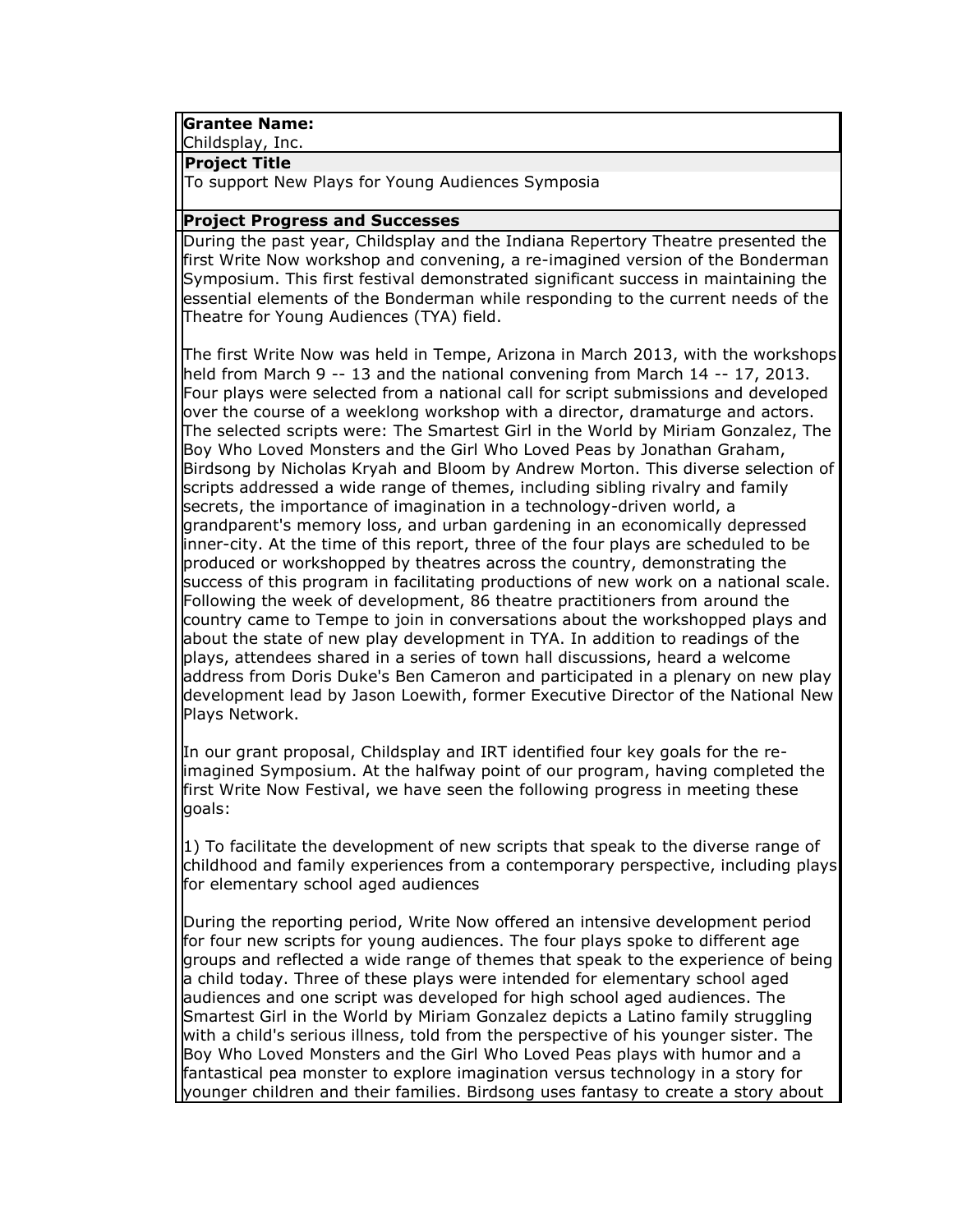a young girl and her grandmother -- and what happens when her grandmother begins to lose her grip on reality. And Bloom, for high school audiences, explores the impact of economic recession on young people, set in a Flint, Michigan urban garden. While very different, each play reflected a unique experience of growing up in today's world that will resonate with young people across the country.

2) To engage a broader representation of the field in a conversation about new plays by convening traditional TYA theatres and theatres for adult audiences (LORTs, ensemble theatres, playwriting centers, etc.) at the Symposium and by disseminating the results of the Symposium through formalized presentations at other national gatherings and publications for the field.

The first Write Now event brought together 86 theatre practitioners from across the country together in conversation about new plays. In attendance were representatives from ten TYA companies, including the Children's Theatre Company of Minneapolis, Adventure Stage of Chicago and the Dallas Children's Theatre, eight LORT companies or companies that serve both adult and child audiences, including the Kennedy Center, La Jolla Playhouse and the Center Theatre Group, and eight universities, including Northwestern University, the University of Texas and Eastern Michigan University. There were playwrights, directors, producers, academics, performers, and educators in the room together, engaged in conversation about new plays for young audiences. This diverse group of participants helped to build a dynamic conversation over the course of the event. Childsplay and the IRT plan to continue the conversation about New Plays and Write Now through publications and presentations at national gatherings over the next year.

3) To create a stronger environment for developing new work by fostering collaborations between theatres and introducing new playwrights to the field.

Theatre practitioners from all over the country attended this event, bringing together many artists and administrators who might not have connected otherwise. The nature of the event led to a number of conversations between producers and artists that indicate future collaborations.

The fact that three of the plays featured in the first Write Now are being produced or workshopped by theatre companies this year speaks to the value of this type of program in fostering support for increased new play development through collaborations. Several attendees reported on their evaluations that they had begun conversations about future partnerships. Additional showcase readings and a Playwrights Slam introduced another 15 voices to the field, giving newer playwrights wide exposure to a variety of potential stakeholders. Childsplay has chosen to develop a play that was brought to our attention during the Playwrights Slam and other attendees expressed interest in these new works.

4) To create a common language of shared values about new work from perspectives of playwrights, producers, academia and schoolteachers.

One of the major successes of Write Now was the plenary, led by Jason Loewith (formerly with the National New Plays Network). During the plenary, our community of TYA practitioners including playwrights, directors, producers, performers, academics and educators came together to start building a common language of shared values around the development of new work for young people.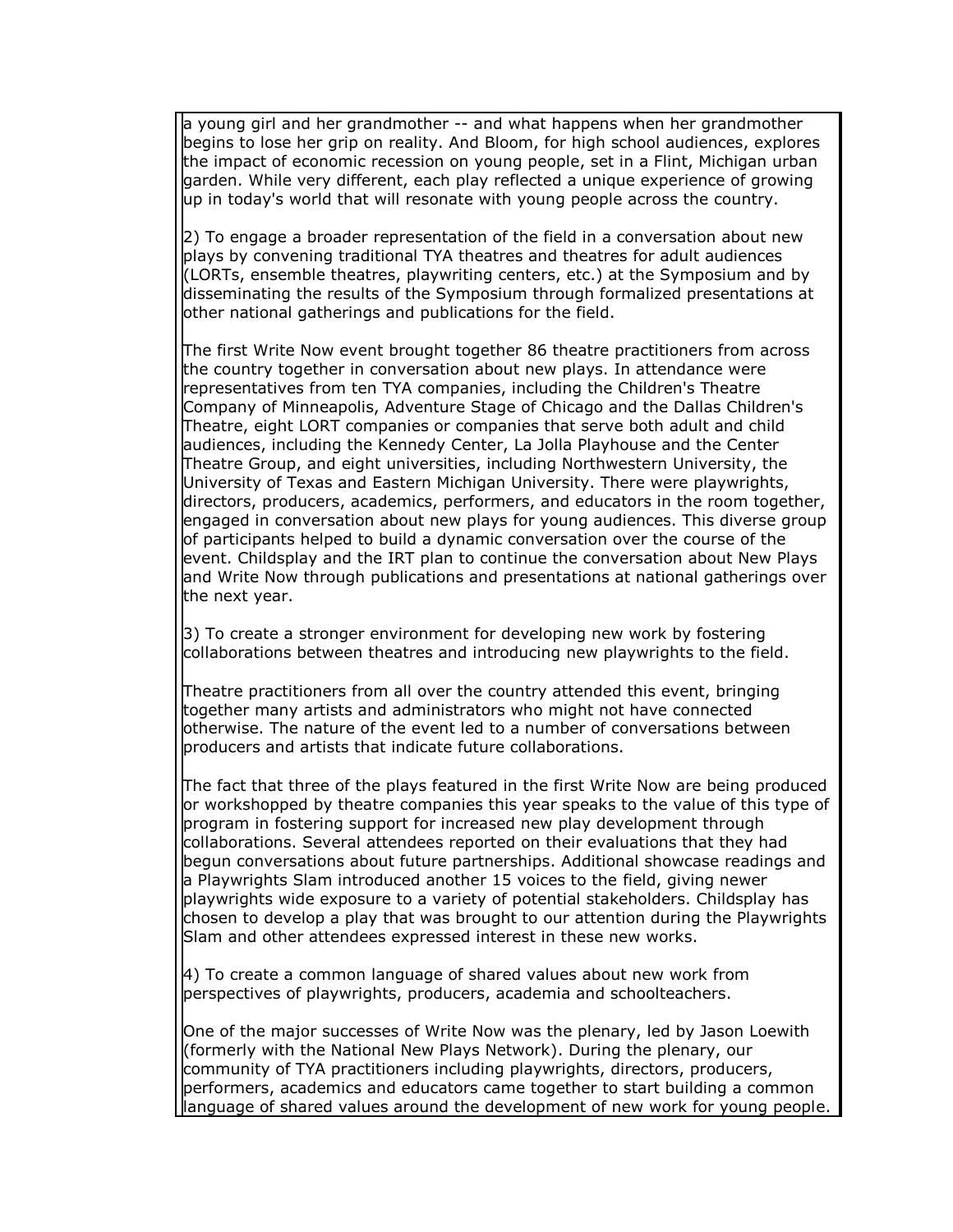The dialogue that ensued demonstrated both the diversity in the room and the shared goals when it comes to supporting new theatre for young audiences. This conversation will be continued and refined at future convenings, as one of the goals to come out of the conversation was to establish a National New Plays Network specifically for TYA.

# **Challenges / Obstacles / Failures Encountered in the Project**

One of the challenges Childsplay and IRT faced in producing the first Write Now Event was generating attendance to the convening. We had originally projected approximately 150 attendees at Write Now. With 86 people attending, this was still on par with previous Bonderman Symposia. We attribute this lower attendance rate to marketing a new event to the field while also trying to communicate the specifics of the convening. We also competed with another conference for TYA practitioners, One Theatre World, that was also held in the spring of 2013. We know that many people could not afford to attend both events, but had hoped to attract a broader industry wide contingent.

Another challenge has been finding ways to continue the conversation now that the event is over. The Write Now experience generated strong enthusiasm, conversation and planning among all attendees. But as everyone returns to their jobs after the end of the program, some of these plans have lost momentum. As organizations, Childsplay and IRT find ourselves facing the question: How do we continue to follow up on the conversations and actions that are instigated at this event? With two years between Write Now convenings, how do we make sure that we don't lose track of the important ideas, partnerships and collaborations that are cultivated? As we approach our planning phase for the 2015 event, we look forward to building in opportunities for follow up throughout the months between gatherings.

# **What was learned from these that might be of benefit to others?**

We will be taking our learnings from the first Write Now into our planning phase of the second event, scheduled to be held in Indianapolis in 2015. While we anticipate that the first event will help to generate word of mouth and excitement about future Write Now gatherings, we will also begin marketing programs earlier and through a more widespread effort. Knowing that Write Now will always be held in the same year as One Theatre World, we have already begun to survey our attendees about ways in which we can mitigate the attendance loss and create incentives for attending both convenings. The long term goal is build a program that has relevance and value to theatre for young audiences practitioners, generating a sustaining long-term audience.

#### **Links to relevant website(s) and/or project publications, reports, etc.** Write Now Website

www.writenow.co

Publications

http://www.kjzz.org/content/1303/write-now-makes-kids-critics

http://rakstagemom.wordpress.com/2012/05/08/new-plays-for-young-audiences/